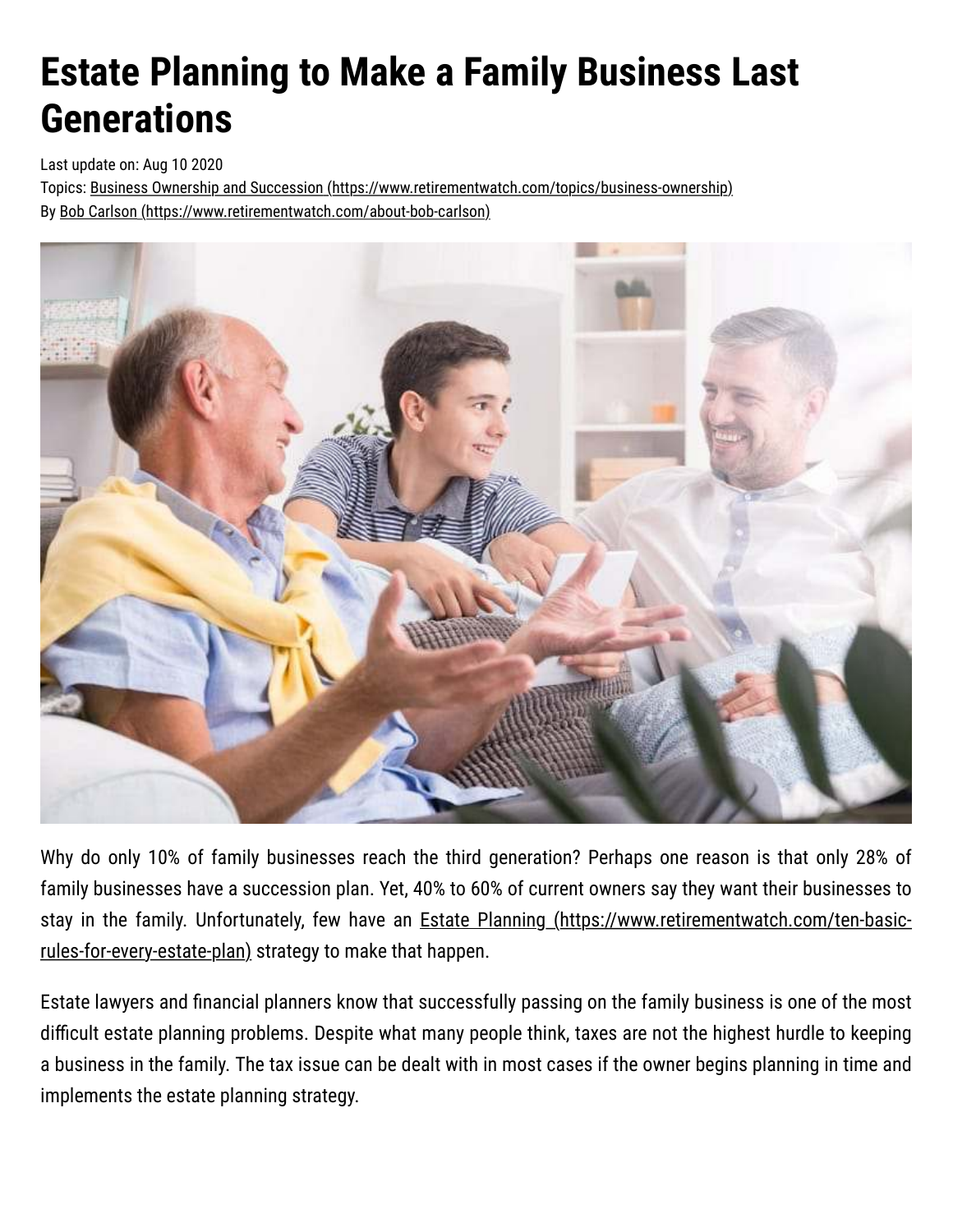The psychological and emotional barriers erected by the owner are the key obstacle to a successful business succession. Most founding owners tend to have controlling personalities and will not cede or even plan to cede control of the business. In addition, the business often is viewed as another child and is protected to the same extent.

There are other emotional factors. The owner would lose power and many perks and could face a standard of living reduction or at least a change. Also, by preparing for a succession the owner has to acknowledge that he or she is not indispensable. In fact, the owner has to work to make sure he or she is not indispensable to the business. Owners also have to realize that changes are likely to be made that they wouldn't have made.

For a business to make a successful transition between different generations, two key decisions have to be made. First, the owner has to decide that he or she will leave the business and when that will be.

Ideally, the planning begins about five years before the owner intends to move on. This gives time to select, groom, and test the successor. It also gives family members time to get used to the new arrangement. A plan that avoids tax and other hurdles also can be developed and executed. The less time that is available, the less likely it is that the business will survive intact for long.

The second key question is how much wealth the owner will need to support his or her lifestyle. Founding owners often try a partial succession. They retain all or at least a significant ownership stake and preside as chairman of the board or some other position. The result is that everyone knows who still has the ultimate authority and there has been no succession. Of course, if the owner's lifestyle depends on continuing cash flow from the business, retaining control is understandable. But it prevents a succession.

The amount of financial support the founding owner needs could determine at least part of the succession plan. A need to have all or most of the business's value in cash will eliminate some strategies that would help keep the business in the family. Giving ownership to family members, even at reduced gift tax cost, would not be viable. Likewise, taking back debt or an annuity from family members also might not be viable. The family business would need enough cash flow to pay the obligation and support the new family member owners.

A successful transition also requires at least one family member who is able and willing to run the business.

The owner needs to determine the needs and goals of family members. One approach is to ask each family member to write a brief mission statement that includes his or her goals for and thoughts about the business. It also should include thoughts about working with other family members.

Once this work is done, the succession plan often is relatively easy. The financial needs of the owner probably will limit the choices of how the business ownership can be transferred. The interests and needs of the children and grandchildren also will eliminate some possible strategies. The estate planning advisor then can show the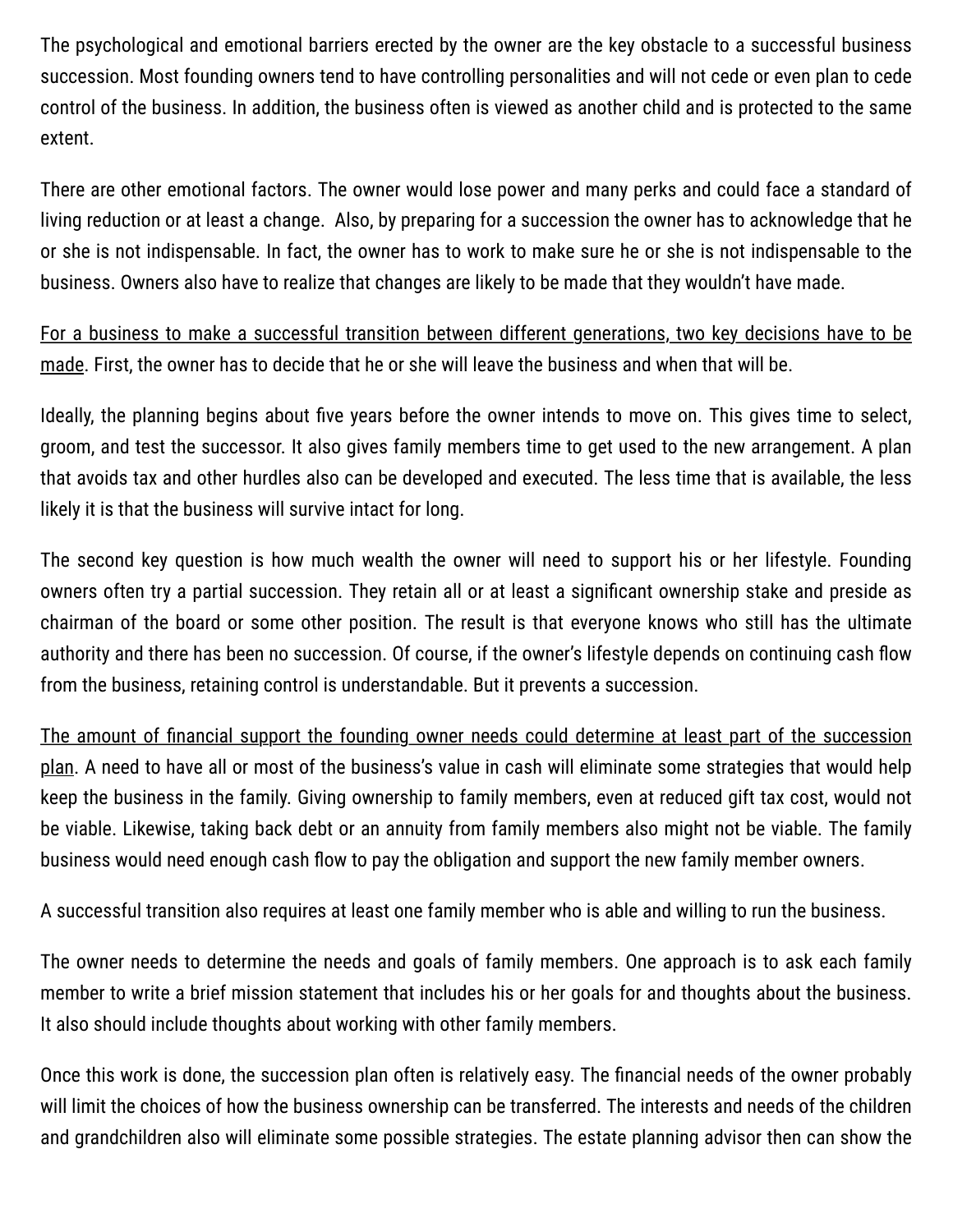effects of using the remaining available strategies.

Founding owners should realize that one of their goals should be to make themselves dispensable. If the owner is indispensable, the business often isn't worth much to an outside buyer, and the children will have trouble finding a lender or investor to help them buy the business. I have seen many cases in which a buyer decided that a small business depended on its owner and wasn't worth much more than the value of the real estate it owned. If there was no real estate, then the value consisted of the wholesale cost of its inventory and a percentage of its accounts receivable.

It takes a tremendous investment of an individual's life to build a small business. Ensuring that business survives as a family enterprise requires the same amount of intensity and effort.

Bob Caba

## The 6 Retirement Risks You Haven't Heard About

What you don't know about retirement can hurt you. In fact, just a few wrong decisions in your investments, taxes, or estate planning could completely derail your retirement plans. Worse yet, the rules of the game keep changing, making it harder to keep up with your goals.

For these reasons, I've assembled all the key points - everything you need to know  $-$  into one comprehensive report.

## **CLICK HERE FOR FREE ACCESS**

[\(https://www.retirementwatch.com/offer/new-rules-of-retirement?source=RWDEF05&step=1\)](https://www.retirementwatch.com/offer/new-rules-of-retirement?source=RWDEF05&step=1)

## **Related Posts:**

- The Family Bank Life Insurance Strategy: Your Own Personal Retirement Bank  $\bullet$ [\(https://www.retirementwatch.com/the-family-bank-strategy-your-own-personal-retirement-bank\)](https://www.retirementwatch.com/the-family-bank-strategy-your-own-personal-retirement-bank)
- [How to Shelter Your Estate Plan from Disasters The Importance of Estate Planning Forms, Documents and](https://www.retirementwatch.com/how-to-shelter-your-estate-plan-from-disasters) Insurance (https://www.retirementwatch.com/how-to-shelter-your-estate-plan-from-disasters)
- [Make These Moves to Your Estate Plan Before the Election \(https://www.retirementwatch.com/make-these](https://www.retirementwatch.com/make-these-moves-to-your-estate-plan-before-the-election)moves-to-your-estate-plan-before-the-election)
- [Wills and Estate Planning: 6 Reasons Why your Will is Critical to Your Estate Plan](https://www.retirementwatch.com/wills-and-estate-planning-6-reasons-why-your-will-is-critical-to-your-estate-plan)